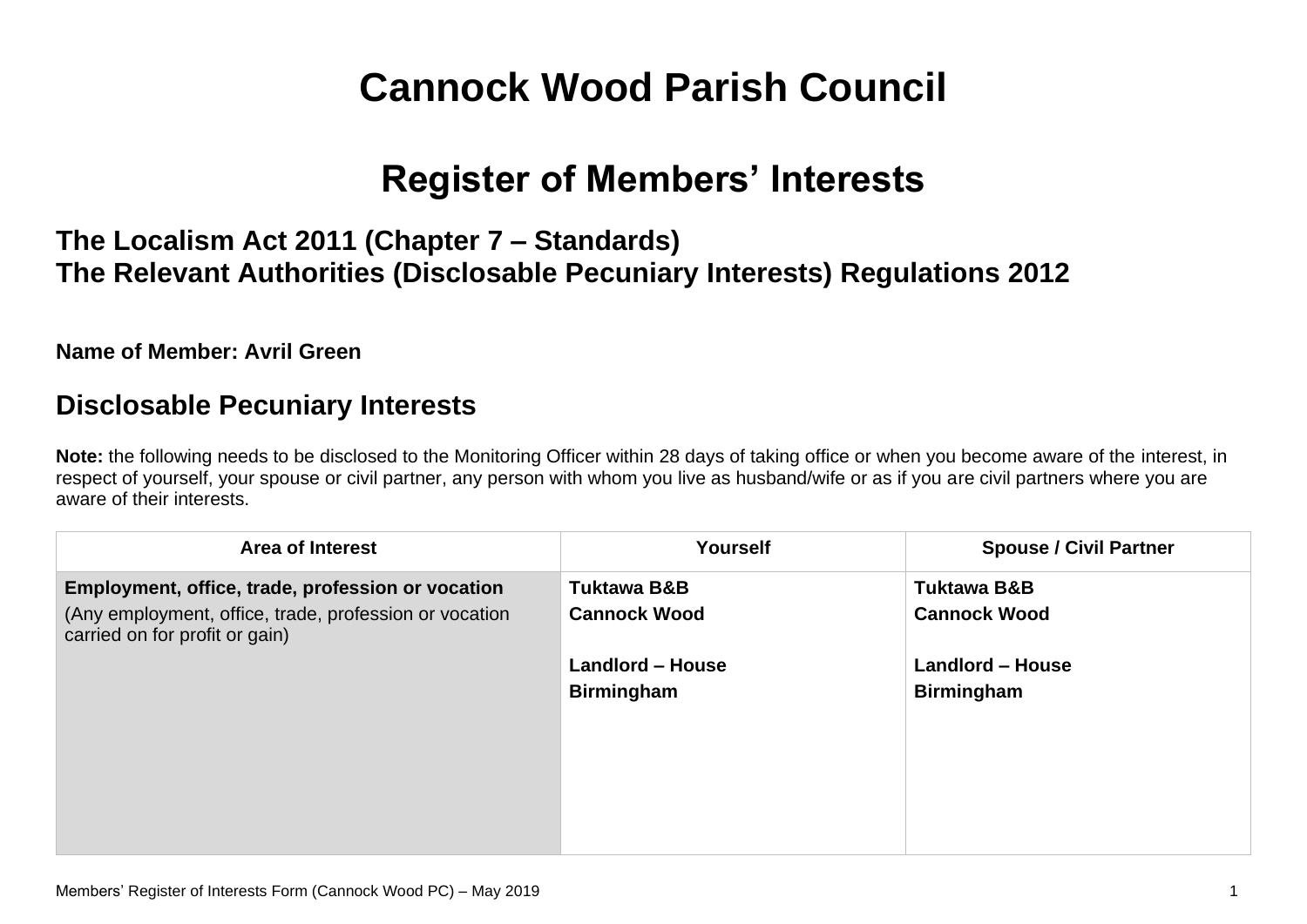| <b>Area of Interest</b>                                                                                                                                                                                                                                                                                                                                                                                                                               | Yourself                                                                                                   | <b>Spouse / Civil Partner</b>                                                                              |
|-------------------------------------------------------------------------------------------------------------------------------------------------------------------------------------------------------------------------------------------------------------------------------------------------------------------------------------------------------------------------------------------------------------------------------------------------------|------------------------------------------------------------------------------------------------------------|------------------------------------------------------------------------------------------------------------|
| Sponsorship<br>(Any payment or provision of any other financial benefit<br>(other than from the relevant authority) made or provided<br>within the relevant period in respect of any expenses<br>incurred in carrying out duties as a member, or towards the<br>election expenses.<br>This includes any payment or financial benefit from a trade<br>union within the meaning of the Trade Union and Labour<br>Relations (Consolidation) Act 1992(a). | <b>None</b>                                                                                                | <b>None</b>                                                                                                |
| <b>Contracts</b><br>(Any contract which is made between the relevant person<br>(or a body in which the relevant person has a beneficial<br>interest) and the relevant authority -<br>(a) under which goods or services are to be provided or<br>works are to be executed; and<br>which has not been fully discharged.<br>(b)                                                                                                                          | <b>Chase Community Solar</b><br><b>Investor</b>                                                            | <b>None</b>                                                                                                |
| Land<br>(Any beneficial interest land which is within the area of the<br>relevant authority)                                                                                                                                                                                                                                                                                                                                                          | <b>Tuktawa</b><br><b>5 Uplands Close</b><br><b>Cannock Wood</b><br><b>Staffordshire</b><br><b>WS15 4RG</b> | <b>Tuktawa</b><br><b>5 Uplands Close</b><br><b>Cannock Wood</b><br><b>Staffordshire</b><br><b>WS15 4RH</b> |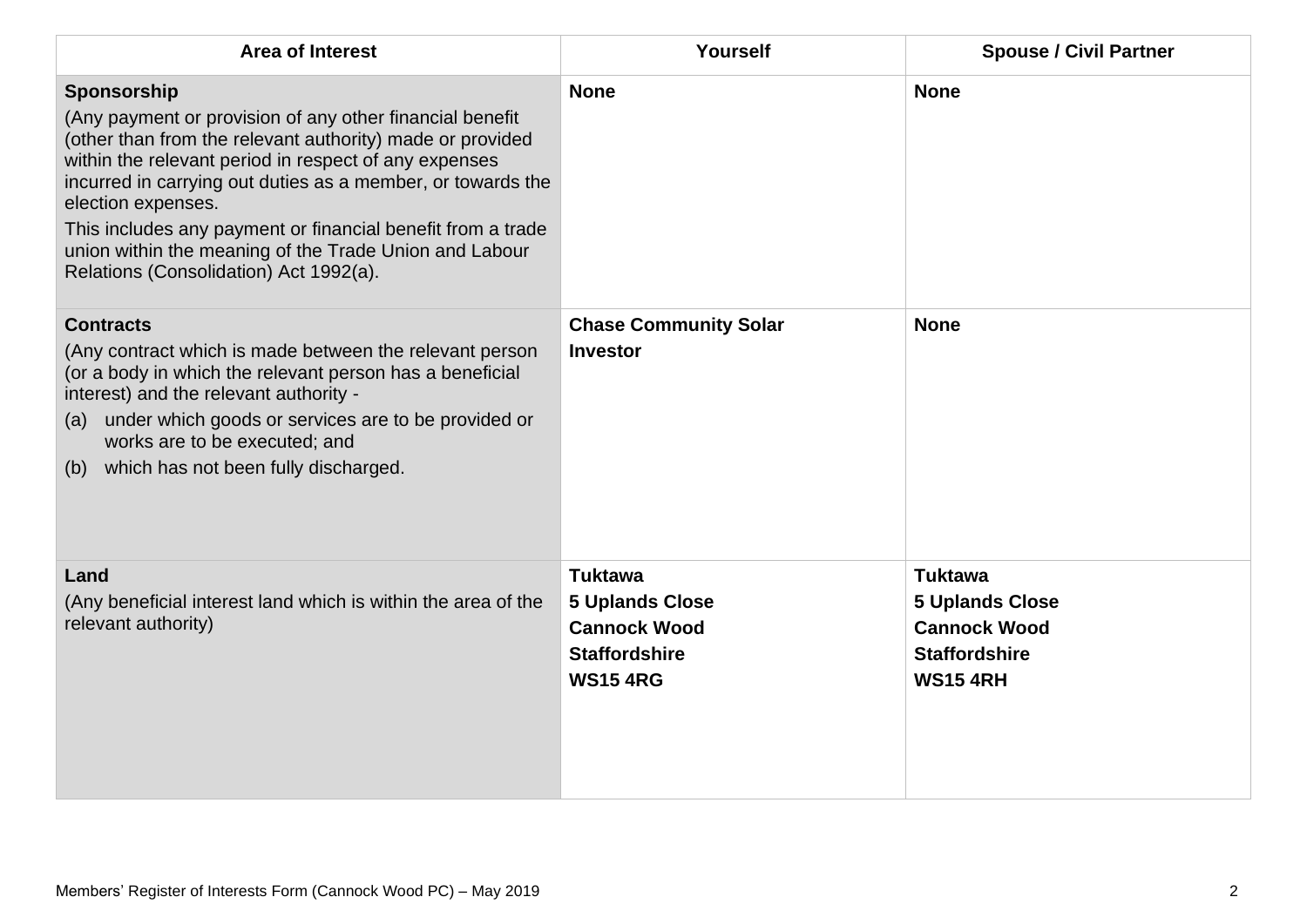| <b>Area of Interest</b>                                                                                                                                                                                                                                                                                                                                                                                                                                                                                                                                                                                                                              | Yourself    | <b>Spouse / Civil Partner</b> |
|------------------------------------------------------------------------------------------------------------------------------------------------------------------------------------------------------------------------------------------------------------------------------------------------------------------------------------------------------------------------------------------------------------------------------------------------------------------------------------------------------------------------------------------------------------------------------------------------------------------------------------------------------|-------------|-------------------------------|
| <b>Licences</b><br>(Any licence (alone or jointly with others) to occupy land in<br>the area of the relevant authority for a month or longer.                                                                                                                                                                                                                                                                                                                                                                                                                                                                                                        | <b>None</b> | <b>None</b>                   |
| <b>Corporate tenancies</b><br>(Any tenancy where to your knowledge) -<br>the landlord is the relevant authority; and<br>(a)<br>the tenant is a body in which the relevant person has<br>(b)<br>a beneficial interest.                                                                                                                                                                                                                                                                                                                                                                                                                                | <b>None</b> | <b>None</b>                   |
| <b>Securities</b><br>(Any beneficial interest in securities of a body where -<br>that body where to your knowledge has a place of<br>(a)<br>business or land in the area of the relevant authority;<br>and<br>either -<br>(b)<br>the total nominal value of the securities exceeds<br>(i)<br>£25,000 or one hundredth of the total issued<br>share capital of that body; or<br>if the share capital of that body is of more than<br>(ii)<br>one class, the total nominal value of the shares of<br>any one class in which the relevant person has a<br>beneficial interest exceeds one hundredth of the<br>total issued share capital of that class. | <b>None</b> | <b>None</b>                   |